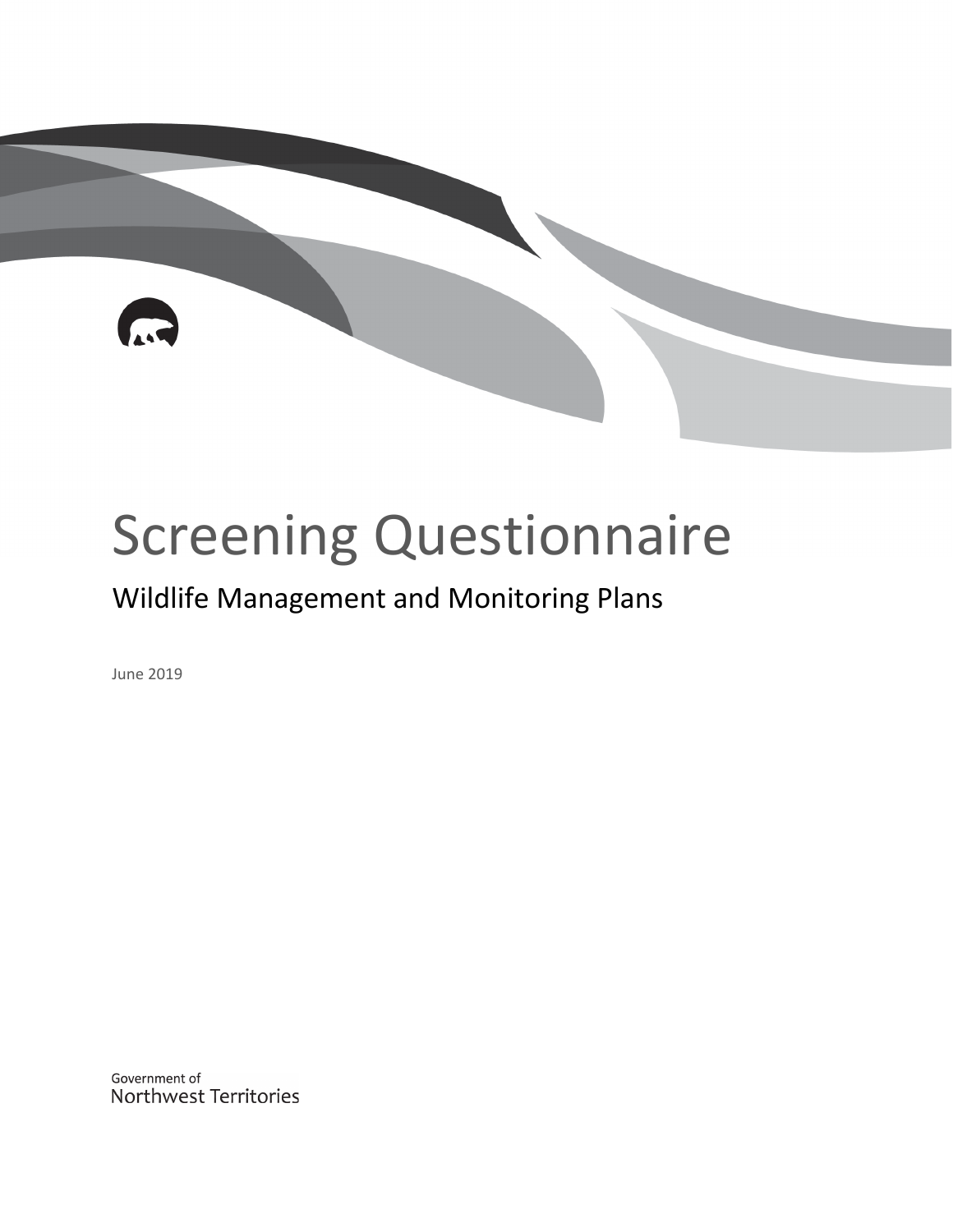## Purpose

This screening questionnaire is a tool to be used by the developer to determine the potential impacts of their developments on wildlife and wildlife habitat to inform decisions about mitigations. It is intended to provide the GNWT with basic information about the location, timing, scale and nature of a development in order to assess whether any one of section 95(1) (a-d) of the *Wildlife Act* would apply and a WMMP required for the project.

This questionnaire should be filled out by the developer once they have determined the development is not exempt from the requirement for a WMMP (Section 3.1.4 of the WMMP Process and Content Guidelines).

### Resources

The following information sources can be used to help answer the questions in the questionnaire:

- NWT Species at Risk website and booklet [\(www.nwtspeciesatrisk.ca/content/documents\)](http://www.nwtspeciesatrisk.ca/content/documents)
- Recovery strategies, management plans, status reports, manuscript reports, file reports [\(www.enr.gov.nt.ca/en/resources\)](http://www.enr.gov.nt.ca/en/resources)
- NWT Species and Habitat Viewer (under construction)
- Important Wildlife Areas in the NWT (Wilson & Haas 2012) [\(www.enr.gov.nt.ca/sites/enr/files/221\\_public\\_no\\_appendix\\_c.pdf\)](http://www.enr.gov.nt.ca/sites/enr/files/221_public_no_appendix_c.pdf)
- Data requests to ENR's Wildlife Management Information System [\(www.enr.gov.nt.ca/en/services/research-and-data/wildlife-management-information](http://www.enr.gov.nt.ca/en/services/research-and-data/wildlife-management-information-system)[system\)](http://www.enr.gov.nt.ca/en/services/research-and-data/wildlife-management-information-system)
- NWT Discovery Portal [\(nwtdiscoveryportal.enr.gov.nt.ca:8080/geoportal/catalog/main/home.page\)](http://nwtdiscoveryportal.enr.gov.nt.ca:8080/geoportal/catalog/main/home.page)
- Critical Breeding Periods for Raptor Species of the Northwest Territories [\(www.enr.gov.nt.ca/sites/enr/files/raptor\\_species\\_breeding\\_periods.pdf\)](http://www.enr.gov.nt.ca/sites/enr/files/raptor_species_breeding_periods.pdf)
- Land use plans and supporting documentation
- Ecological assessments for existing or proposed protected areas
- Engagement with communities, renewable resources boards, renewable resource councils, hunter and trapper committees and Indigenous governments and organizations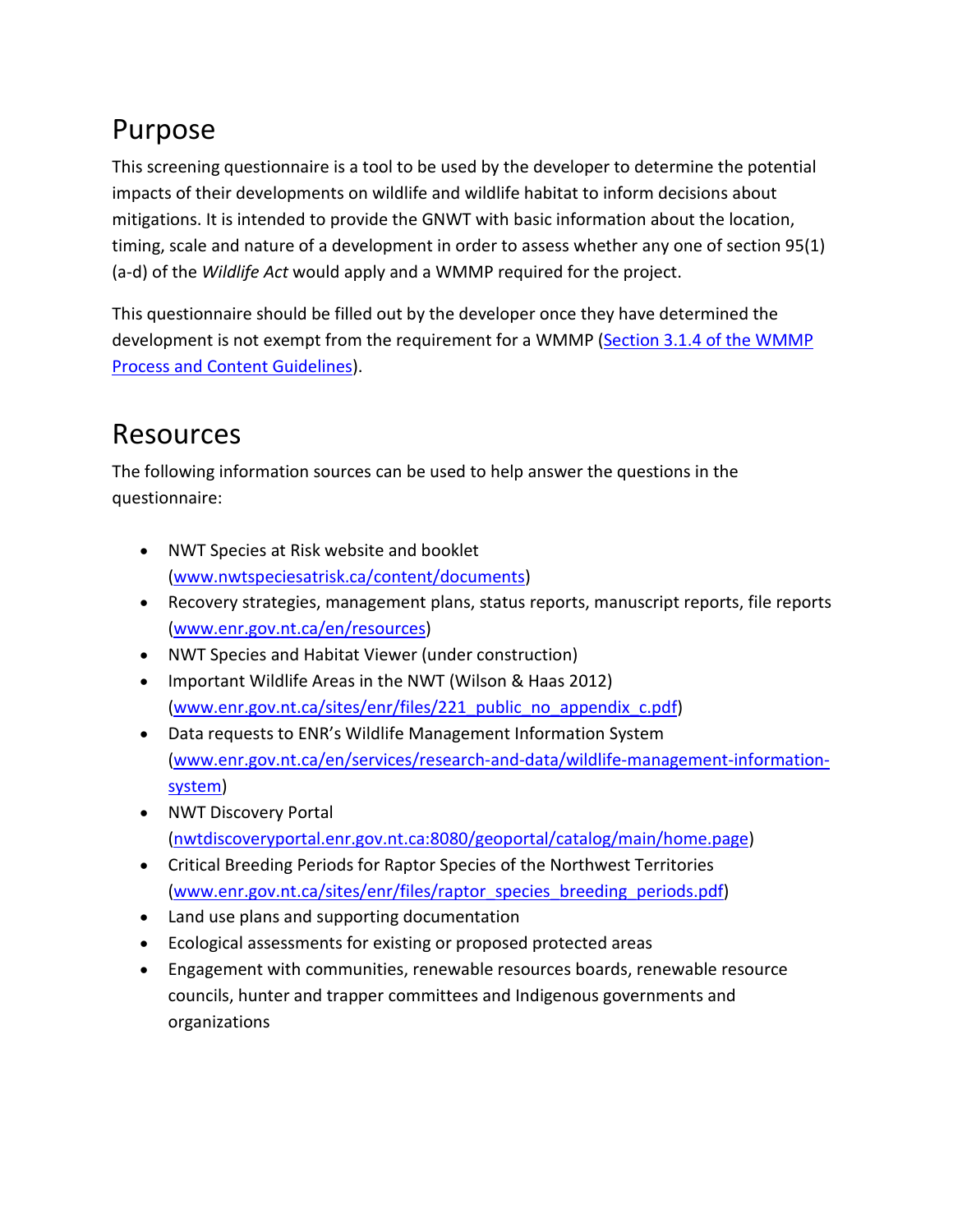

#### **WILDLIFE MANAGEMENT AND MONITORING PLAN SCREENING QUESTIONNAIRE**

| <b>Developer Information (Person or Registered Company)</b>                                                                                                                                                                                                                                                                                                         |             |                                                 |
|---------------------------------------------------------------------------------------------------------------------------------------------------------------------------------------------------------------------------------------------------------------------------------------------------------------------------------------------------------------------|-------------|-------------------------------------------------|
| Full Name:                                                                                                                                                                                                                                                                                                                                                          |             |                                                 |
| Company:                                                                                                                                                                                                                                                                                                                                                            |             |                                                 |
| Address:                                                                                                                                                                                                                                                                                                                                                            |             |                                                 |
| Email Address:                                                                                                                                                                                                                                                                                                                                                      |             |                                                 |
| Telephone Number:                                                                                                                                                                                                                                                                                                                                                   | Fax Number: |                                                 |
| <b>Project Type</b>                                                                                                                                                                                                                                                                                                                                                 |             |                                                 |
| Please " $\checkmark$ " all that apply.                                                                                                                                                                                                                                                                                                                             |             |                                                 |
| $\Box$ Mineral exploration                                                                                                                                                                                                                                                                                                                                          |             | Upgrading of seasonal roads to all-season roads |
| $\Box$ Oil and gas exploration and development                                                                                                                                                                                                                                                                                                                      |             | Timber harvesting                               |
| $\Box$ Pipelines and gathering systems                                                                                                                                                                                                                                                                                                                              |             | Power generation and transmission               |
| $\Box$ Mining and milling developments                                                                                                                                                                                                                                                                                                                              |             | Other (please describe):                        |
| New access for both all-season and winter roads                                                                                                                                                                                                                                                                                                                     |             |                                                 |
| <b>Location</b><br>Provide the project location as EITHER: 1) geospatial files (GIS data) submitted with this screening document OR 2) a printed map AND coordinates for the four corners of a<br>box that encompasses all components of the project. Please specify the coordinates in decimal degrees. If in UTM, please specify the datum and zone.<br><b>NW</b> | <b>NE</b>   |                                                 |
| <b>SW</b>                                                                                                                                                                                                                                                                                                                                                           | <b>SE</b>   |                                                 |
| <b>Dates</b>                                                                                                                                                                                                                                                                                                                                                        |             |                                                 |
| <b>Start Date:</b>                                                                                                                                                                                                                                                                                                                                                  | End Date:   |                                                 |
| Period of operations within a given year (check all that apply):                                                                                                                                                                                                                                                                                                    |             |                                                 |
| $\Box$ Spring (March-May) $\Box$ Summer (June-Aug) $\Box$ Fall (Sep-Nov) $\Box$ Winter (Dec-Feb) $\Box$ Year Round                                                                                                                                                                                                                                                  |             |                                                 |
| If a project is seasonal, provide the specific dates within each season where activities will take place.                                                                                                                                                                                                                                                           |             |                                                 |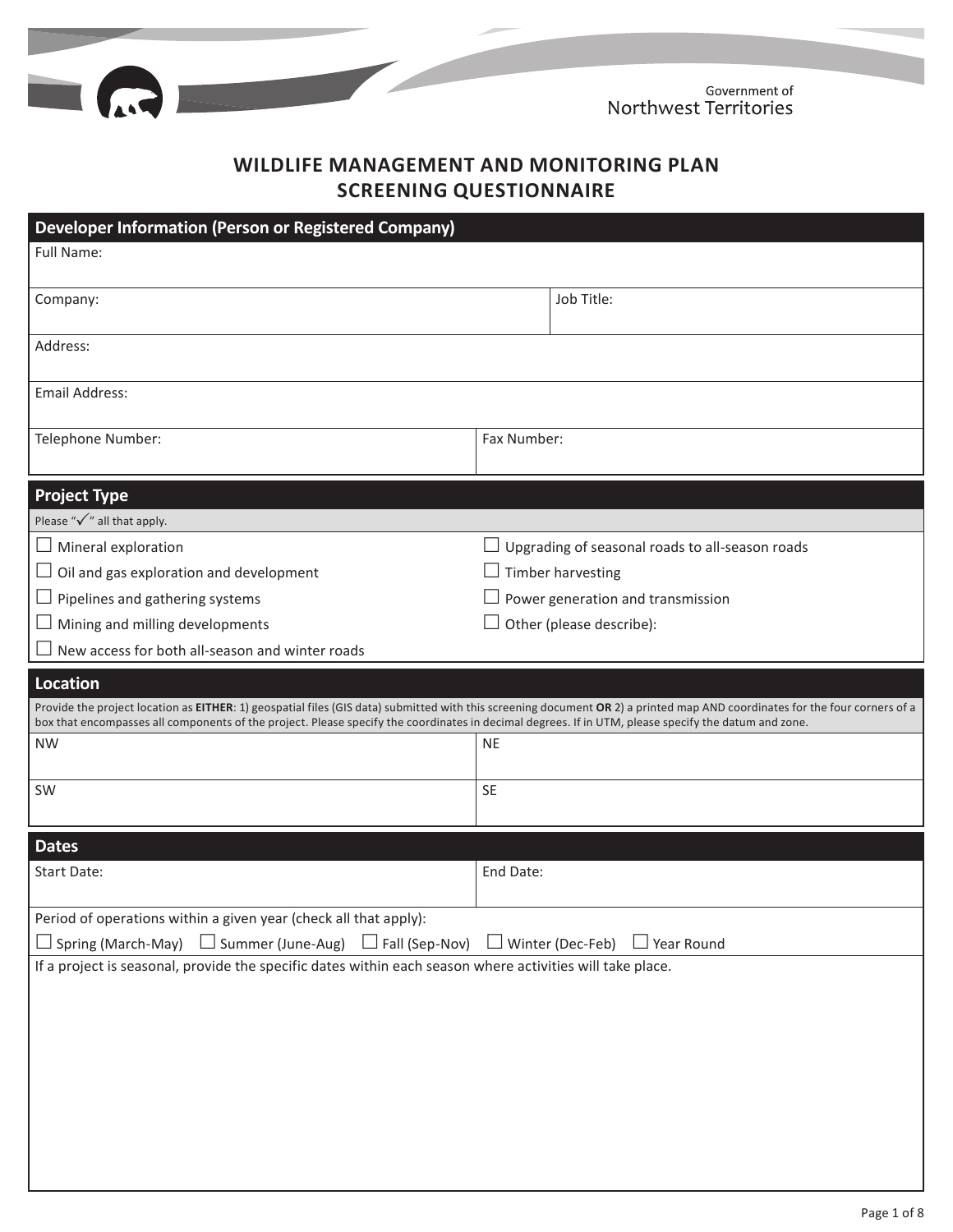|                             | Which ranges of big game species does the project location overlap with?                                                                                                                                      |
|-----------------------------|---------------------------------------------------------------------------------------------------------------------------------------------------------------------------------------------------------------|
|                             | Please "√" all that apply. For Bison and Caribou, please indicate which sub-species, ecotypes, and populations/herds apply<br>(e.g. Barren-ground Caribou - Bathurst Herd, Wood Bison - Mackenzie Population) |
| <b>Species</b>              | <b>Comments</b>                                                                                                                                                                                               |
| $\Box$ Bison                |                                                                                                                                                                                                               |
| $\Box$ Coyote               |                                                                                                                                                                                                               |
| $\Box$ Wolf                 |                                                                                                                                                                                                               |
| $\Box$ Cougars              |                                                                                                                                                                                                               |
| $\square$ Wolverine         |                                                                                                                                                                                                               |
| $\Box$ Mountain Goat        |                                                                                                                                                                                                               |
| $\Box$ Dall's Sheep         |                                                                                                                                                                                                               |
| $\Box$ Black Bear           |                                                                                                                                                                                                               |
| $\Box$ Grizzly Bear         |                                                                                                                                                                                                               |
| $\square$ Polar Bear        |                                                                                                                                                                                                               |
| $\square$ Moose             |                                                                                                                                                                                                               |
| $\Box$ Caribou              |                                                                                                                                                                                                               |
| $\square$ Muskox            |                                                                                                                                                                                                               |
| $\square$ White-tailed Deer |                                                                                                                                                                                                               |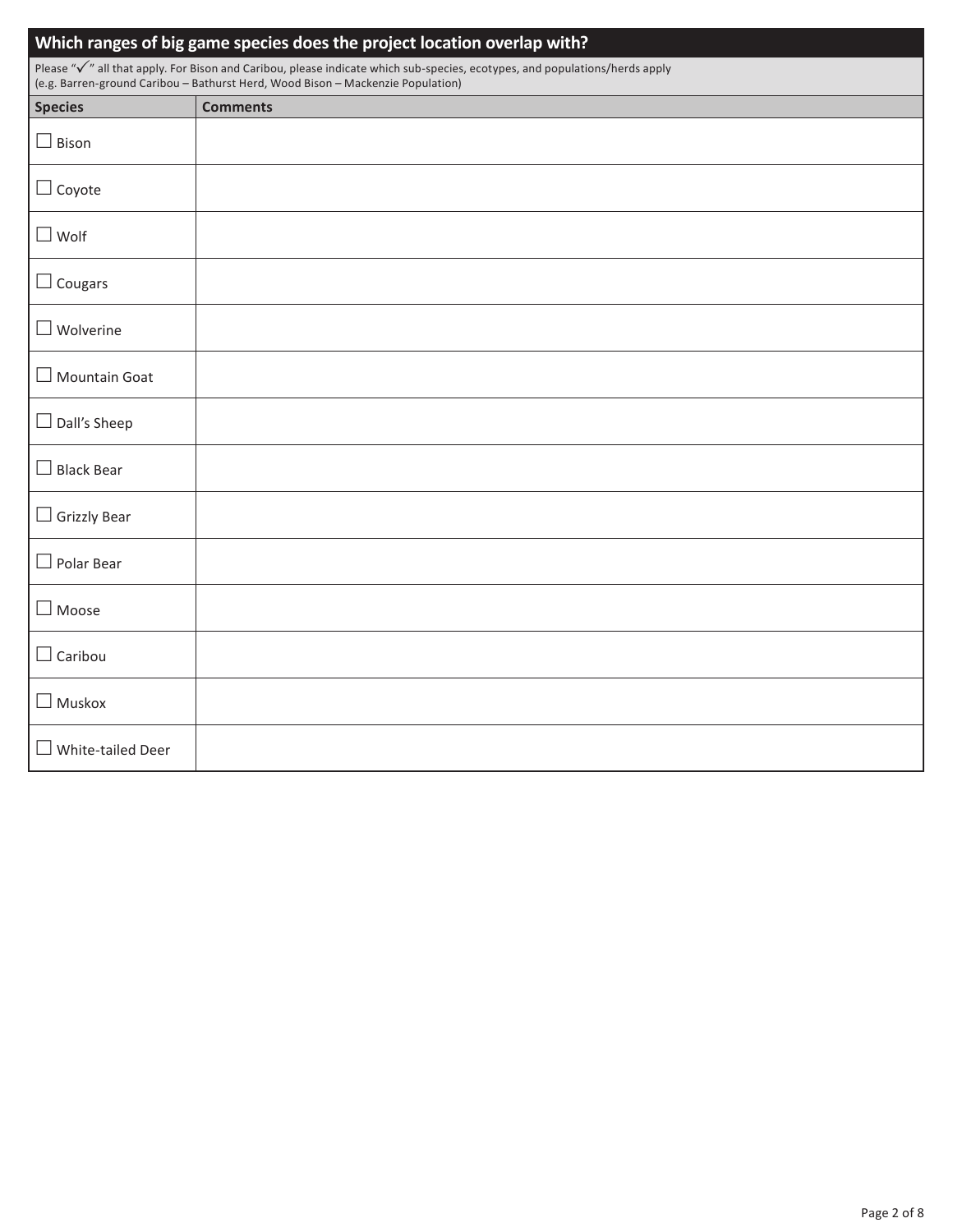| Which ranges of species at risk does your project overlap with?                                                                                                         |                            |  |
|-------------------------------------------------------------------------------------------------------------------------------------------------------------------------|----------------------------|--|
| Please " $\sqrt{\ }$ " all that apply. Based on the NWT Species at Risk booklet and website, list the territorially managed species at risk your project overlaps with. |                            |  |
| <b>Mammals</b>                                                                                                                                                          | <b>Insects</b>             |  |
| $\Box$ Barren-ground Caribou                                                                                                                                            | Gypsy Cuckoo Bumble Bee    |  |
| $\Box$ Boreal Caribou                                                                                                                                                   | Transverse Lady Beetle     |  |
| $\Box$ Collared Pika                                                                                                                                                    | Western Bumble Bee         |  |
| $\Box$ Dolphin and Union Caribou                                                                                                                                        | Yellow-banded Bumble Bee   |  |
| $\Box$ Grizzly Bear                                                                                                                                                     | Other (specify):           |  |
| $\Box$ Little Brown Myotis                                                                                                                                              | Other (specify):           |  |
| $\Box$ Northern Mountain Caribou                                                                                                                                        | <b>Amphibians</b>          |  |
| $\Box$ Northern Myotis                                                                                                                                                  | Northern Leopard Frog      |  |
| $\Box$ Peary Caribou                                                                                                                                                    | <b>Western Toad</b>        |  |
| $\Box$ Polar Bear                                                                                                                                                       | Other (specify):           |  |
| $\Box$ Wolverine                                                                                                                                                        | Other (specify):           |  |
| $\Box$ Wood Bison                                                                                                                                                       | <b>Plants</b>              |  |
| $\Box$ Other (specify):                                                                                                                                                 | $\Box$ Hairy Braya         |  |
| $\Box$ Other (specify):                                                                                                                                                 | $\Box$ Mackenzie Hairgrass |  |
| <b>Birds</b>                                                                                                                                                            | Nahanni Aster              |  |
| $\Box$ Peregrine Falcon (anatum/tundrius complex)                                                                                                                       | Other (specify):           |  |
| $\Box$ Rusty Blackbird                                                                                                                                                  | Other (specify):           |  |
| $\Box$ Short-eared Owl                                                                                                                                                  |                            |  |
| $\Box$ Other (specify):                                                                                                                                                 |                            |  |
| $\Box$ Other (specify):                                                                                                                                                 |                            |  |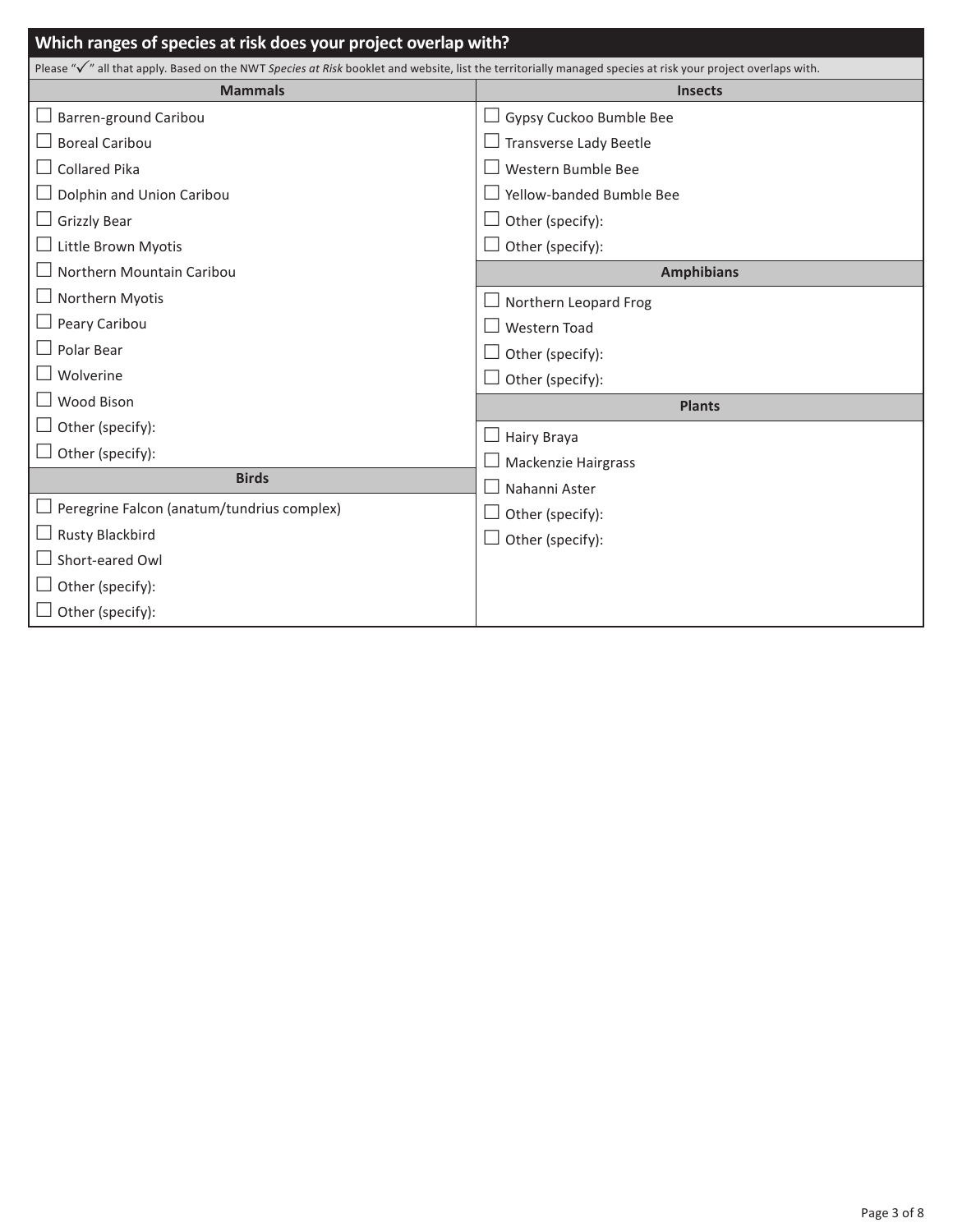|                                     | Does your project overlap with or is it in proximity (<2 km) to:                                                                                                                     |                                           |
|-------------------------------------|--------------------------------------------------------------------------------------------------------------------------------------------------------------------------------------|-------------------------------------------|
| $\Box$ Yes $\Box$ No $\Box$ Unknown | An important wildlife area (as identified<br>in Wilson and Haas 2012)?                                                                                                               | List the areas that apply:                |
| $\Box$ Yes $\Box$ No $\Box$ Unknown | An area identified as critical habitat for<br>a federally-listed species at risk?                                                                                                    | List the species that apply:              |
| $\Box$ Yes $\Box$ No $\Box$ Unknown | An area identified as designated habitat<br>for a territorially-listed species at risk?                                                                                              | List the species and habitats that apply: |
| $\Box$ Yes $\Box$ No $\Box$ Unknown | A known or suspected winter or<br>maternal den site for big game or<br>prescribed wildlife?                                                                                          | Please provide details:                   |
| $\Box$ Yes $\Box$ No $\Box$ Unknown | A calving or lambing area for big game?                                                                                                                                              | Please list the species that apply:       |
| $\Box$ Yes $\Box$ No $\Box$ Unknown | A known or suspected bird nesting site<br>(only applies to territorially managed<br>birds that meet the definition of<br>prescribed wildlife as outlined in the<br>WMMP guidelines)? | Please list the species:                  |
| $\Box$ Yes $\Box$ No $\Box$ Unknown | A known or suspected hibernaculum<br>or overwintering site for a prescribed<br>species (e.g. bat hibernaculum,<br>amphibian/reptile hibernaculum or<br>overwintering site)?          | Please list all that apply:               |
| $\Box$ Yes $\Box$ No $\Box$ Unknown | A known priority water crossing or land<br>bridge for barren-ground caribou?                                                                                                         | Please describe:                          |
| $\Box$ Yes $\Box$ No $\Box$ Unknown | A known key harvesting area for local<br>communities?                                                                                                                                | Please describe:                          |
| $\Box$ Yes $\Box$ No $\Box$ Unknown | Another important habitat feature not<br>listed above?                                                                                                                               | Please describe:                          |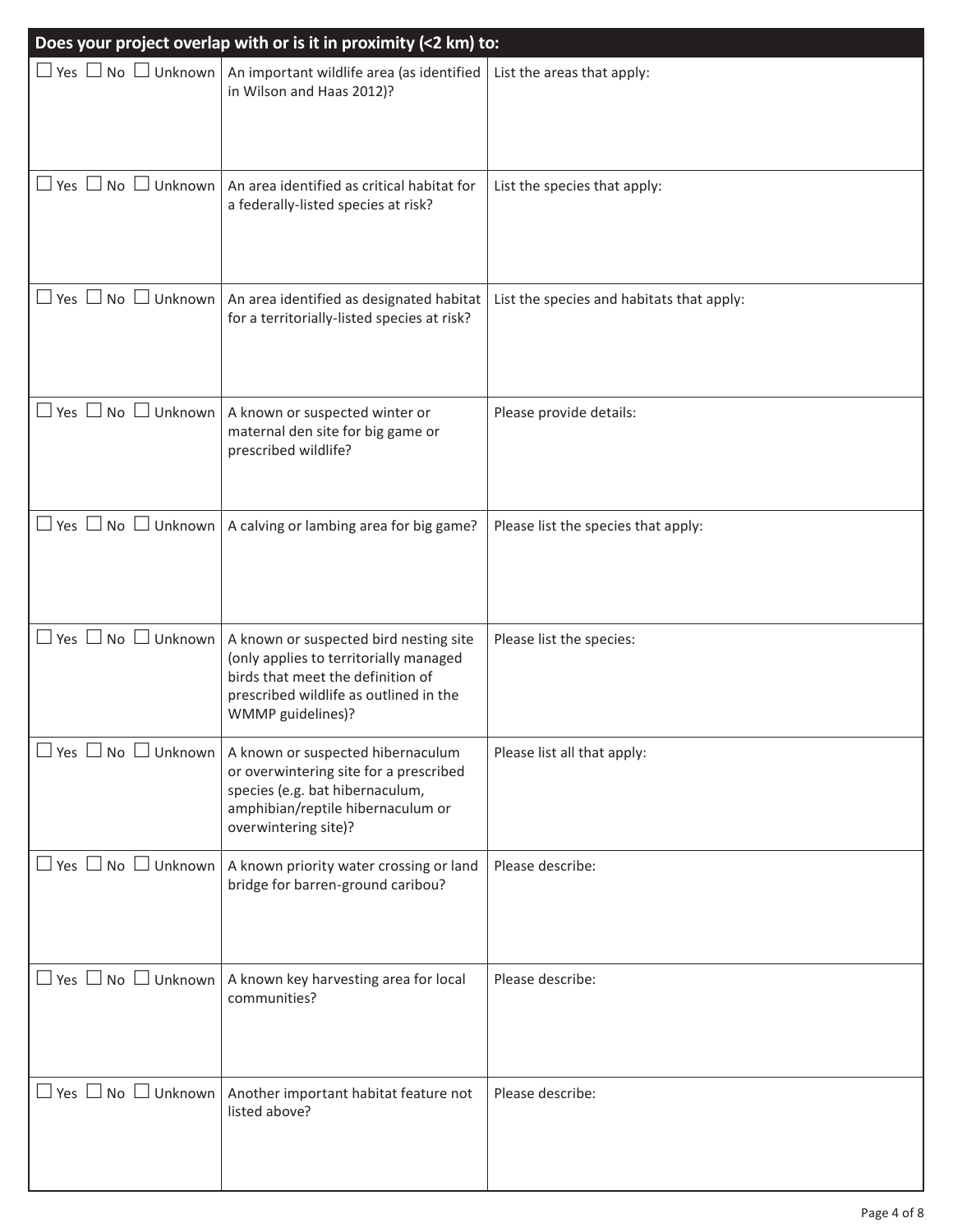| A) Activities that may result in significant disturbance to big game or other prescribed species    |                                                                                                                       |                                                                                                                                             |                                                                                                                                           |                                                                    |                                                                                                                                                            |
|-----------------------------------------------------------------------------------------------------|-----------------------------------------------------------------------------------------------------------------------|---------------------------------------------------------------------------------------------------------------------------------------------|-------------------------------------------------------------------------------------------------------------------------------------------|--------------------------------------------------------------------|------------------------------------------------------------------------------------------------------------------------------------------------------------|
| <b>Disturbance type</b>                                                                             | <b>Frequency of</b><br>disturbance events<br>(# of events per<br>unit time)                                           | <b>Duration of each</b><br>disturbance event                                                                                                | <b>Total duration over</b><br>which disturbance<br>events will occur                                                                      | <b>Timing</b>                                                      | <b>Extent of area</b><br>within which<br>disturbance events<br>will occur                                                                                  |
| Use the following categories<br>to describe each of the<br>applicable activities for the<br>project | • Continuous<br>$\bullet$ >1/hour<br>$\bullet$ >1/day<br>$\bullet$ >1/week<br>$\bullet$ >1/month<br>$\bullet$ >1/year | $\bullet$ <1 min<br>$\bullet$ >1 min<br>$\bullet$ >10 min<br>$\bullet$ >1 hour<br>$\bullet$ >6 hours<br>$\bullet$ >12 hours<br>• Continuous | $\bullet$ <1 day<br>• 1 day to 1 week<br>• 1 week to 1<br>month<br>• 1 to 3 months<br>• 3 to 6 months<br>• 6 to 12 months<br>• >12 months | • Spring<br>• Summer<br>$\bullet$ Fall<br>• Winter<br>• Year Round | $\bullet$ <1 ha<br>$\bullet$ 1 to 10 ha<br>• 10 to 25 ha<br>• 25 to 50 ha<br>• 50 to 100 ha<br>• 100 to 500 ha<br>• 500 to 1,000 ha<br>$\bullet$ >1,000 ha |
| Vegetation clearing using<br>machinery                                                              |                                                                                                                       |                                                                                                                                             |                                                                                                                                           |                                                                    |                                                                                                                                                            |
| Excavation                                                                                          |                                                                                                                       |                                                                                                                                             |                                                                                                                                           |                                                                    |                                                                                                                                                            |
| Blasting                                                                                            |                                                                                                                       |                                                                                                                                             |                                                                                                                                           |                                                                    |                                                                                                                                                            |
| Crushing                                                                                            |                                                                                                                       |                                                                                                                                             |                                                                                                                                           |                                                                    |                                                                                                                                                            |
| Drilling                                                                                            |                                                                                                                       |                                                                                                                                             |                                                                                                                                           |                                                                    |                                                                                                                                                            |
| Seismic testing                                                                                     |                                                                                                                       |                                                                                                                                             |                                                                                                                                           |                                                                    |                                                                                                                                                            |
| Operation of heavy vehicles<br>or machines ( $\geq$ 5 tonnes)                                       |                                                                                                                       |                                                                                                                                             |                                                                                                                                           |                                                                    |                                                                                                                                                            |
| Vehicle traffic on roads                                                                            |                                                                                                                       |                                                                                                                                             |                                                                                                                                           |                                                                    |                                                                                                                                                            |
| Low-level aircraft flights<br>(<1,000 Ft altitude)                                                  |                                                                                                                       |                                                                                                                                             |                                                                                                                                           |                                                                    |                                                                                                                                                            |
| Other (please describe):                                                                            |                                                                                                                       |                                                                                                                                             |                                                                                                                                           |                                                                    |                                                                                                                                                            |
|                                                                                                     |                                                                                                                       |                                                                                                                                             |                                                                                                                                           |                                                                    |                                                                                                                                                            |
|                                                                                                     |                                                                                                                       |                                                                                                                                             |                                                                                                                                           |                                                                    |                                                                                                                                                            |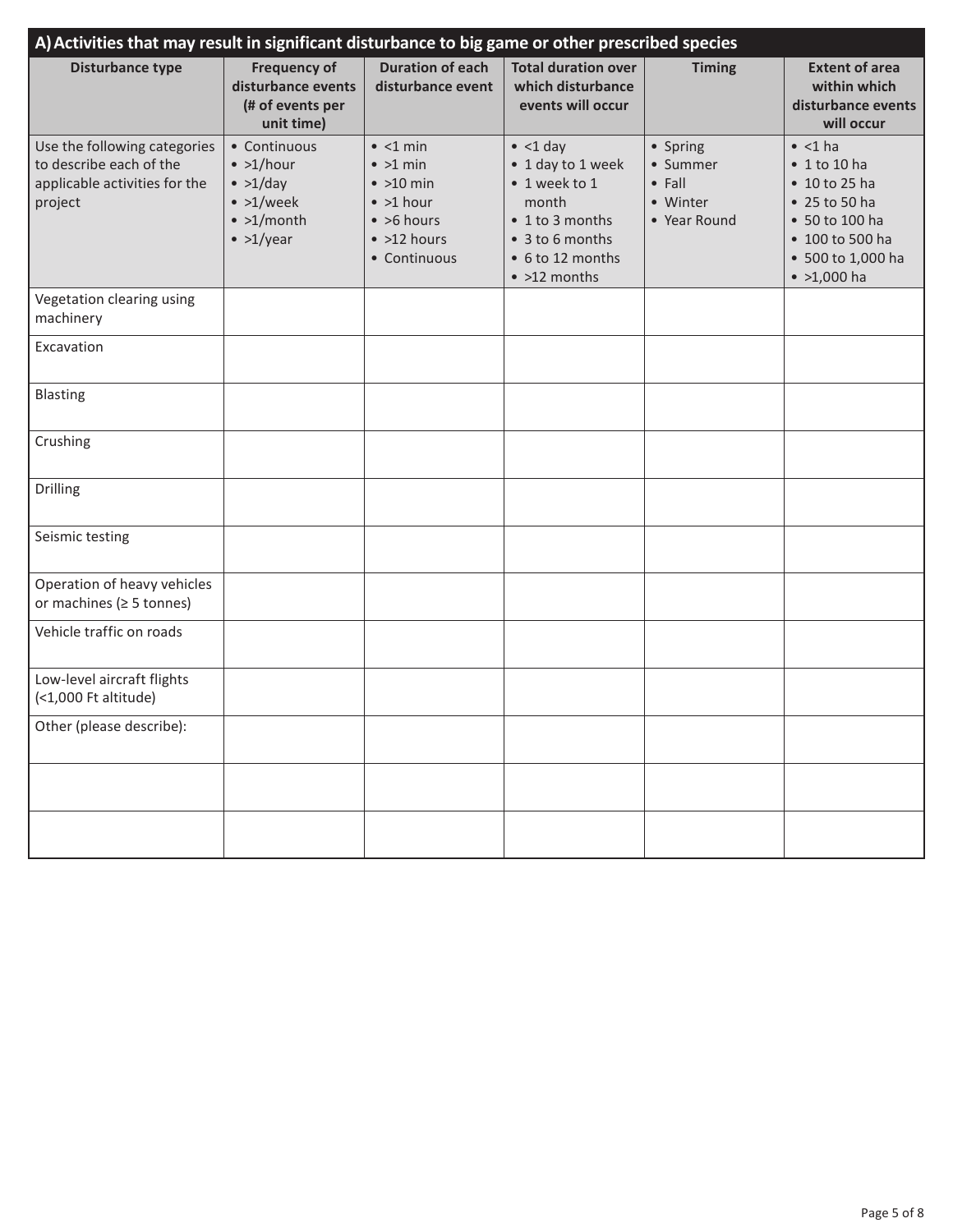| B) Activities that may substantially alter, damage or destroy habitat    |                        |                                       |                                                           |  |
|--------------------------------------------------------------------------|------------------------|---------------------------------------|-----------------------------------------------------------|--|
| <b>Disturbance type</b>                                                  | <b>Linear Features</b> | Total Area affected (m <sup>2</sup> ) |                                                           |  |
|                                                                          | Average width<br>(m)   | <b>Total Length</b><br>(m)            | (for linear features use<br>average width X total length) |  |
| Vegetation clearing (including timber<br>harvesting)                     |                        |                                       |                                                           |  |
| Stripping of soils or removal of overburden                              |                        |                                       |                                                           |  |
| Excavation (including mining and quarrying)                              |                        |                                       |                                                           |  |
| Terrestrial seismic exploration                                          |                        |                                       |                                                           |  |
| Access roads, trails, cleared right of ways                              |                        |                                       |                                                           |  |
| Drainage of water bodies or wetlands                                     |                        |                                       |                                                           |  |
| Flooding of terrestrial habitat                                          |                        |                                       |                                                           |  |
| Trenching                                                                |                        |                                       |                                                           |  |
| Above ground structures (pipelines, utility lines,<br>fences, buildings) |                        |                                       |                                                           |  |
| Other (please describe):                                                 |                        |                                       |                                                           |  |
| Other (please describe):                                                 |                        |                                       |                                                           |  |
| Combined total footprint for all activities<br>undertaken                |                        |                                       | ( )                                                       |  |